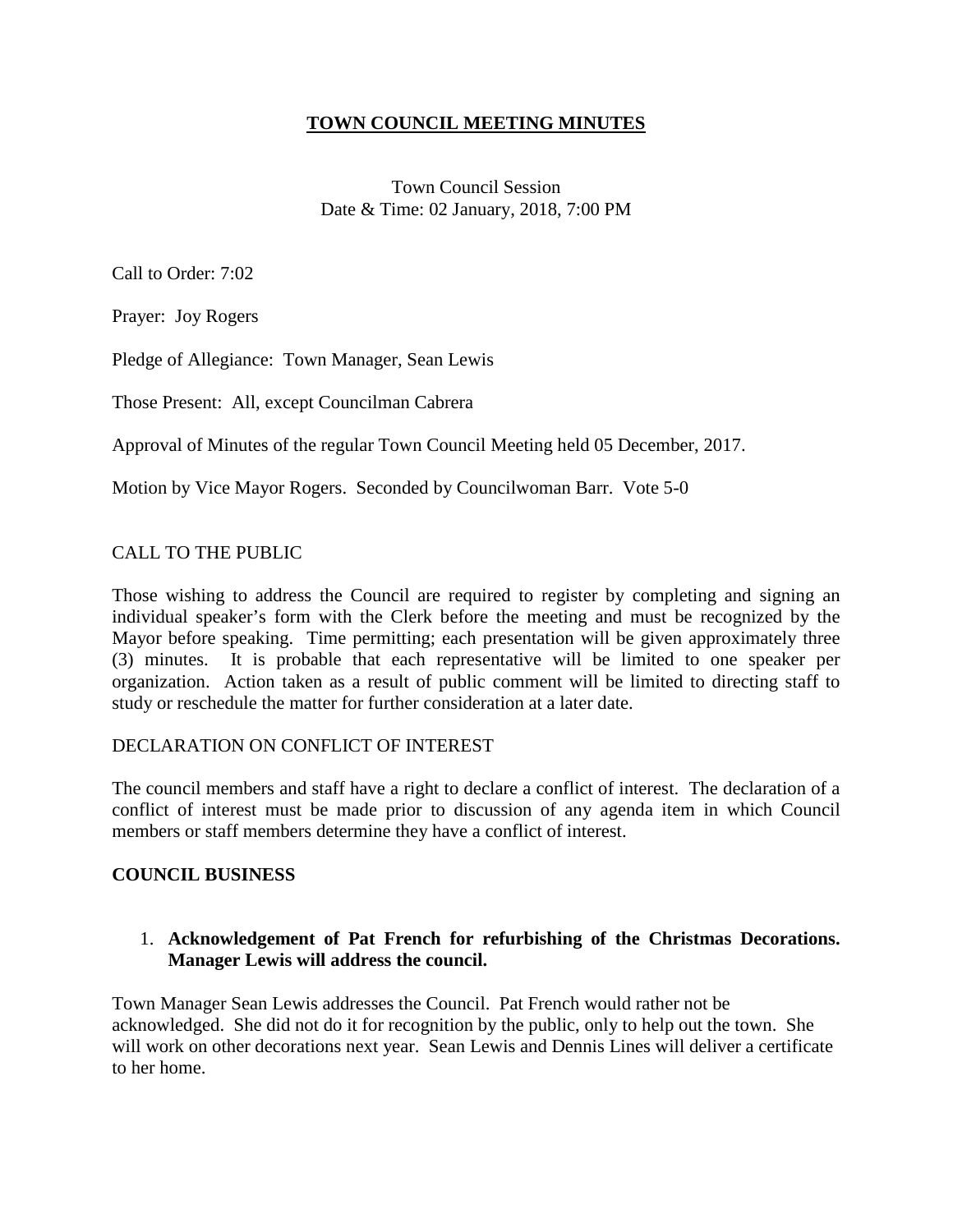## 2. **Discussion and possible decision on the 2016 resolutions and ordinances. Manager Lewis will address the council.**

Town Manager Sean Lewis addresses the Council.

- 1<sup>st</sup> Reading for 2016-08/Resolution for Revision of Lots for Multi Family Dwellings
- 1<sup>st</sup> Reading for 2016-09/Resolution for Definition of Chapter 12 of Town Code
- 1<sup>st</sup> Reading for Fair Housing Act (2016)
- 1<sup>st</sup> Reading for 2017-02/Resolution for Adoption of Budget 2016/2017
- 1<sup>st</sup> Reading for 2017-03/Fair Housing Act (2017)

Motion to accept the 1<sup>st</sup> Reading for the above resolutions made by Councilwoman Teeter. Seconded by Vice Mayor Rogers. Vote 4-0.

## 3. **Mayor Fletcher and Councilwoman Teeter will address the council on the 1st Annual Christmas Tree Lighting. Discussion and Possible decision on 2nd Annual.**

Mayor Fletcher addresses the Council regarding the success of the tree lighting. Councilwoman Teeter addresses the Council. Commend high school and elementary school; graphic design class; high school band; show choir. Everyone is looking forward to next year's event.

## 4. **Discussion and Possible decision regarding renewing the cell tower lease for American Tower. Manager Lewis will address the council.**

Town Manager Lewis addresses the Council regarding renewing the bonus lease option. Mayor Fletcher asked for a Motion for Option 2 of the Lease Extension with a one-time bonus of \$50,000 with monthly payments of \$605.00

Councilwoman Teeter made a motion to accept the above and seconded by Councilwoman Barr. Vote 4-0.

## 5. **Update on the Towns Cleanup of dilapidated building by Manager Lewis.**

Town Manager Lewis addresses the Council. He further commends the Fire Department and states the equipment is being used and also, furthers their training. Comments made by Mayor Fletcher.

## 6. **Discussion and Possible decision on Suggested bonds for GVCC Municipal Court. Manager Lewis will address the council.**

Town Manager Lewis addresses the Council re: new bond schedule.

Vice Mayor Rogers made a motion to accept bond schedule and seconded by Mayor Fletcher. Vote 4-0.